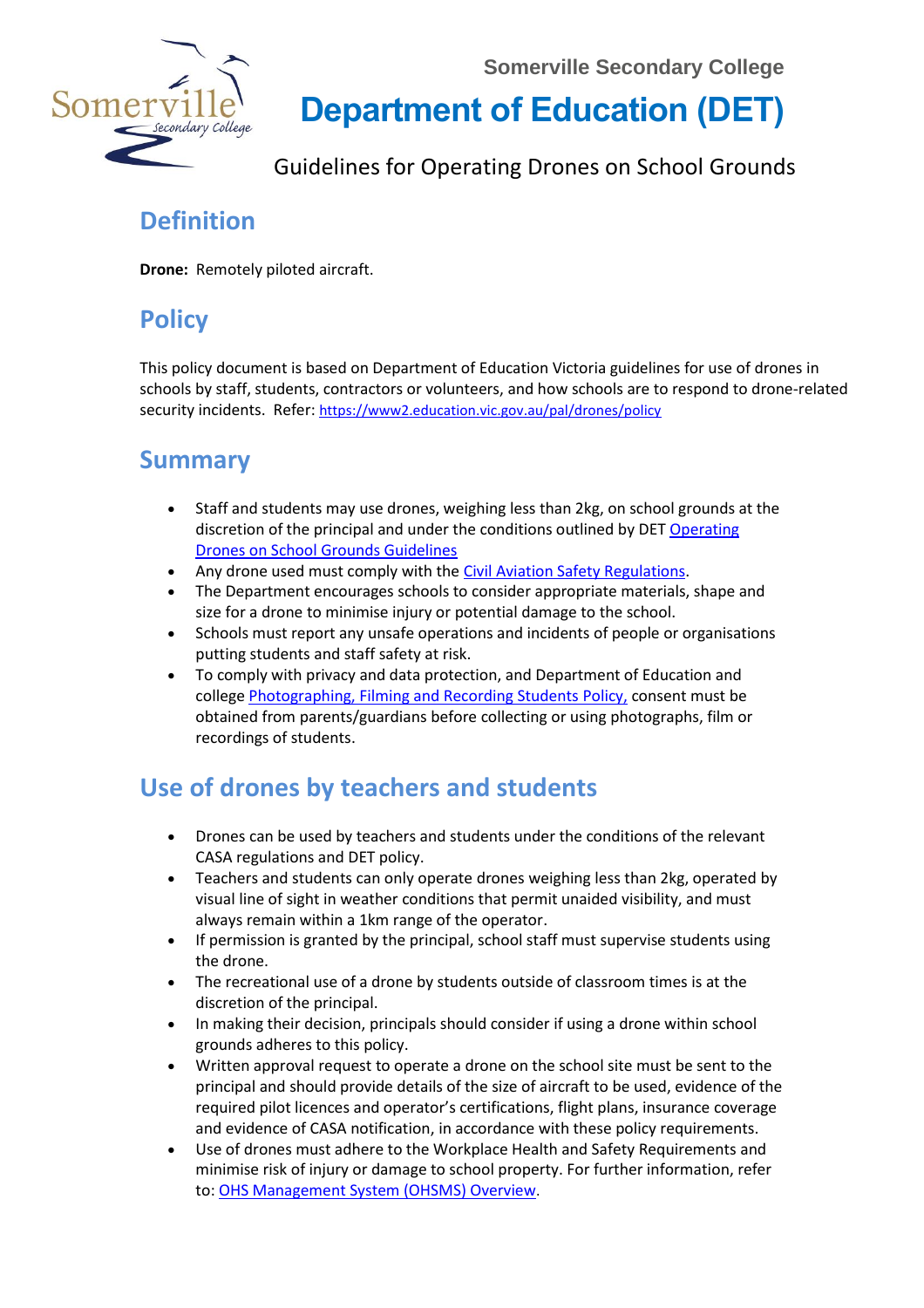

**Department of Education (DET)** 

Guidelines for Operating Drones on School Grounds

# **Civil Aviation Safety Authority (CASA)**

Drones used within Victorian government schools must comply with the [Civil Aviation Safety](https://www.casa.gov.au/rules-and-regulations)  [Authority \(CASA\) Regulations.](https://www.casa.gov.au/rules-and-regulations)

#### **CASA regulatory requirements**

- The weight of a drone determines which CASA regulatory requirements need to be followed.
- Teachers and students can only operate drones weighing less than 2kg.
- Any commercial drone flights must abide by standard operating conditions and adhere to privacy and copyright provisions.
- Part 101 of Civil Aviation Regulations prescribes standard operating conditions for all recreational remotely piloted flight, including drones.
- Anyone flying a drone weighing more than 2kg is required to have a remote pilot licence (RePL) and a drone operator's certificate (ReOC).
- You don't need a RePL or ReOC to fly a drone weighing under 2kg, but commercial operators need to notify CASA of their flight at least five days prior.
- Civil Aviation Safety Regulations Part 101 prescribes standard operating conditions for all recreational remotely piloted flight. Unless otherwise approved, operators can only fly one drone at a time and must adhere to the following conditions:

The drone must be operated:

- by visual line of sight only and in weather conditions that permit unaided visibility, that is, close enough to see, maintain orientation and achieve accurate flight and tracking.
- no higher than 400 ft/120 m above ground level.
- within a range of 1 km from the operator at all times.

. The drone must not be operated:

- at night.
- through cloud or fog.
- any closer to than 30 m to vehicles, boats, buildings or people.
- over populous areas, such as beaches, other people's backyards, heavily populated parks, or sports ovals where a game is in progress.
- within 5.5km of an airfield (airfields include helicopter landing sites in locations such as hospitals).
- during emergency situations such as bushfires, floods and traffic accidents, as they may pose a major safety risk to emergency personnel in the air and on the ground.

## **Contracting a commercial drone operator**

- Principals may engage the services of a commercial drone operator to undertake aerial photography of school buildings and grounds.
- To ensure the safety of students and school property, the Department encourages principals to complete and record the commercial drone operator checks outlined in DET Guidelines.